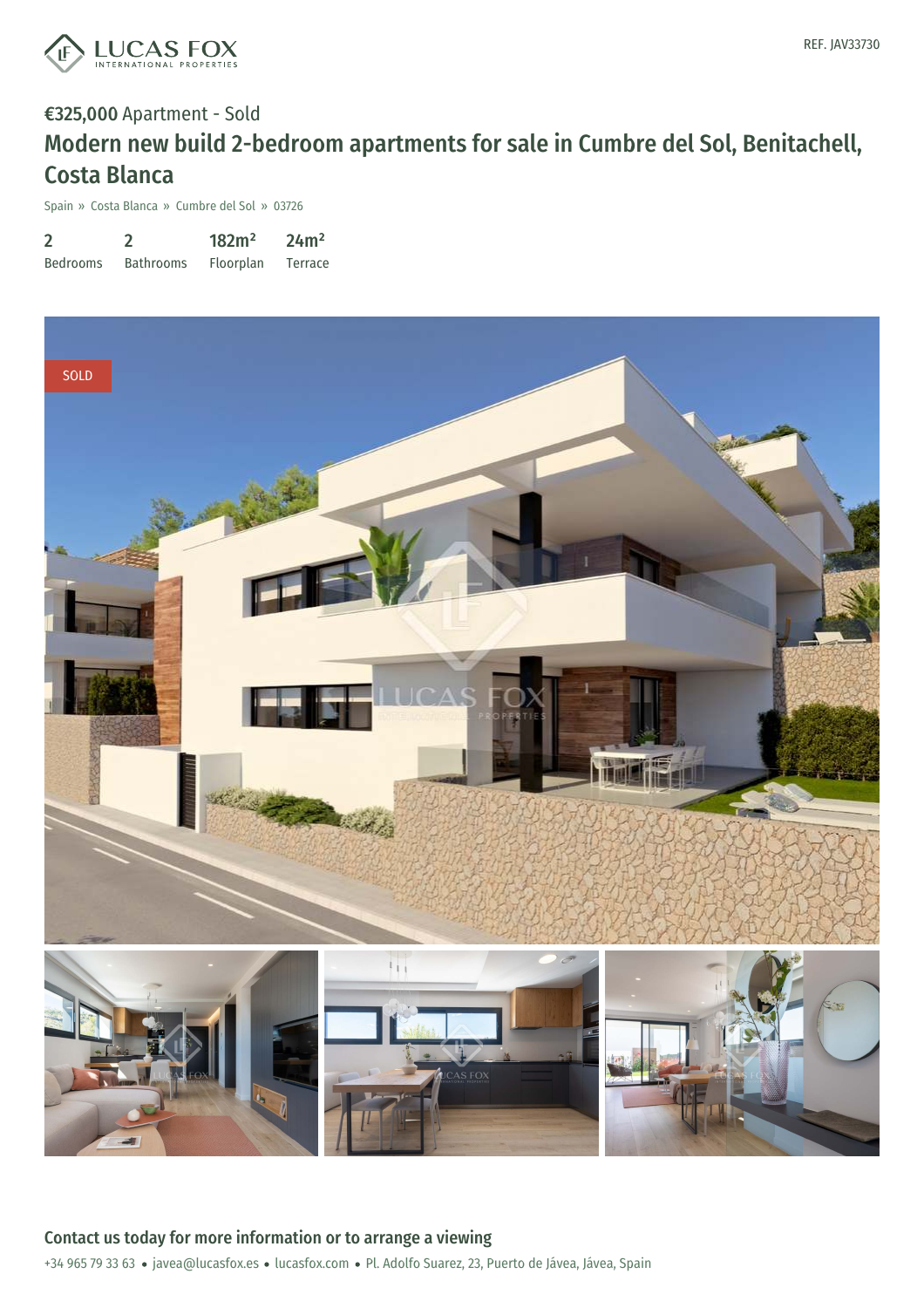

## €325,000 Apartment - Sold Modern new build 2-bedroom apartments for sale in Cumbre del Sol, Benitachell, Costa Blanca

Spain » Costa Blanca » Cumbre del Sol » 03726

2 Bedrooms 2 Bathrooms 182m² Floorplan 24m² Terrace

#### **OVERVIEW**

### New build apartments, with a modern architecture, with 2 bedrooms and 2 bathrooms, kitchen open to the living room, with various models to choose from for sale in Cumbre del Sol, Costa Blanca.

These newly built apartments all enjoy outdoor spaces such as terraces, or gardens in the case of the ground floor properties and rooftop solanums in the penthouses.

The layout of the homes has been carefully designed to make the most of the space, taking advantage of the Mediterranean light and offering extra comfort in your dayto-day life.

The properties are equipped with underfloor heating, hot and cold air conditioning by ducts with a thermostat in the living room, hot water by Altherma system, electrical appliances are included and a project of decoration to give them style and warmth.

The communal areas are designed for relaxation and to enjoy as a family, with a pool surrounded by large terraces to enjoy the sun, a playground for kids, a social club, gardens and parking areas. Within a short distance to Cala del Llebeig, the heart of Moraira and all the services that the Residential Resort Cumbre del Sol is equipped with.



[lucasfox.com/go/jav33730](https://www.lucasfox.com/go/jav33730)

Mountain views, Garden, Swimming pool, Terrace, Natural light, Modernist building, Parking, Underfloor heating, Air conditioning, Alarm, Balcony, Equipped Kitchen, New build, Playground, Storage room, Views